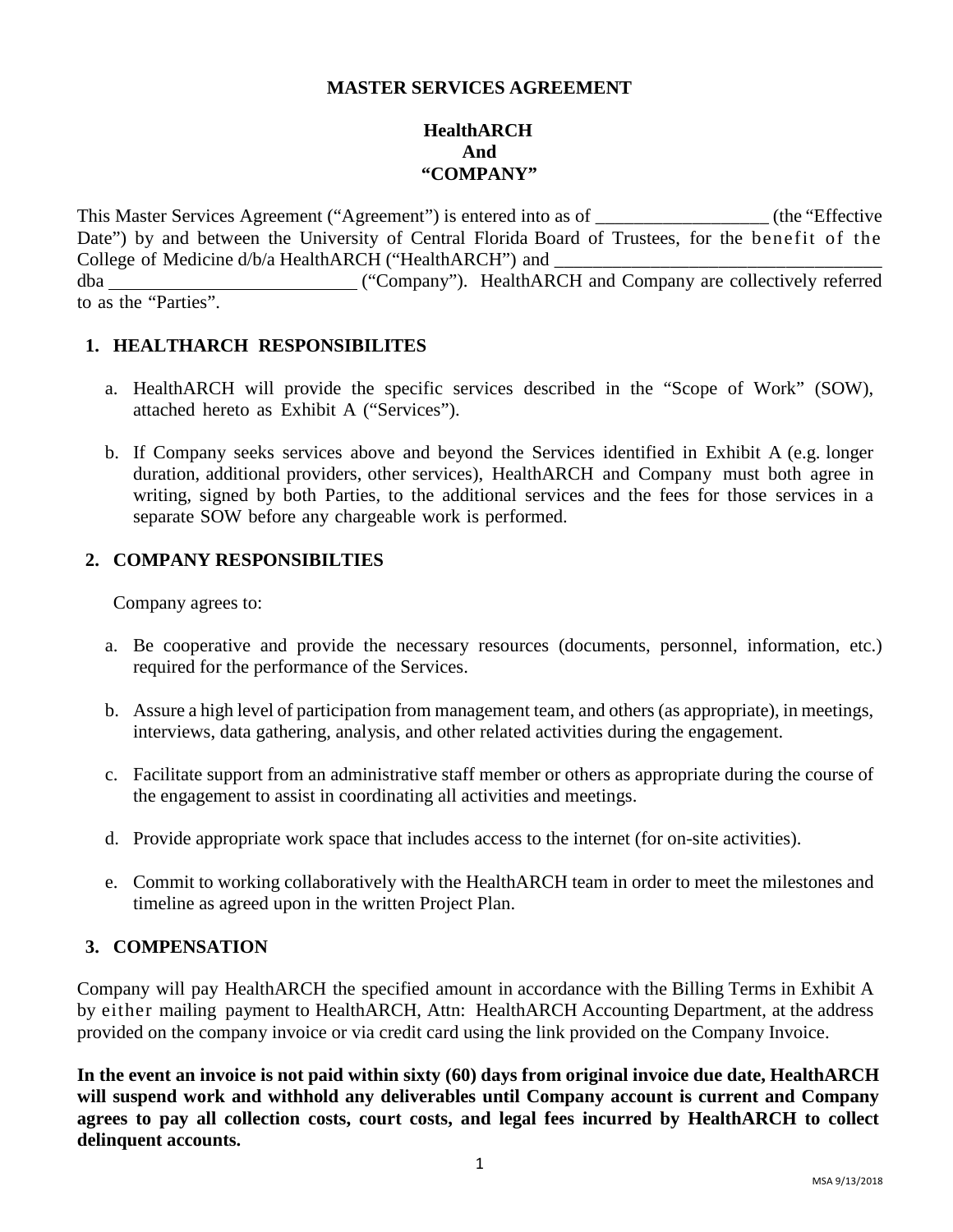# **4. TERM AND TERMINATION**

- a. **Term.** This Agreement is effective as of the Effective Date and remains in effect until terminated as provided under this Section 4.
- b. **Termination without Cause.** Either party may terminate this Agreement without cause, at any time, by providing 30 days advance written notice to the other party. Any outstanding amounts for Services provided prior to the termination or expiration of the Agreement shall be paid to HealthARCH within 30 days of the termination or expiration. Deposits will not be refunded.

# c. **Termination with Cause.**

- i. HealthARCH may terminate this Agreement by providing 10 days written notice to Company of Company's breach of this Agreement, including Company's failure to meet its responsibilities under Section 2 or Exhibit A, or failure to make payments as required in Section 3, unless Company cures the breach prior to the termination date.
- ii. Company may terminate this Agreement by providing 10 days written notice to HealthARCH of HealthARCH's breach of this Agreement, including HealthARCH's failure to meet its responsibilities under Section 1 a, unless HealthARCH cures the breach prior to the termination date.
- iii. In the event of termination, HealthARCH shall be entitled to payment for work completed as set forth in Exhibit A prior to the termination date. Any outstanding amounts for Services provided prior to the termination date shall be paid to HealthARCH within 30 days of the termination. HealthARCH shall return any unearned prepaid fees (excluding any deposits) within 120 days after the Company has returned termination forms to HEALTHARCH. THE RIGHT OF TERMINATION AND TO A REFUND SET FORTH IN THE PRECEDING SENTENCE SHALL CONSTITUTE COMPANY'S SOLE AND EXCLUSIVE REMEDY AGAINST HEALTHARCH FOR ANY BREACH OF THIS AGREEMENT, WHICH REMEDY SHALL APPLY EVEN IF IT FAILS OF ITS ESSENTIAL PURPOSE.

# **5. GENERAL**

- a. HealthARCH may make recommendations, suggestions, or provide information to the Company concerning vendors, hardware, software, etc. but the Company will make its own independent selections and decisions, and is encouraged to retain its own consultants and advisors. Company agrees that HealthARCH shall not be a party to any vendor agreements and HealthARCH shall not have any liability under any vendor agreements or for any acts or performance by any vendors.
- b. Company acknowledges and agrees that in performing the Services, HealthARCH is acting in an advisory role only. HEALTHARCH MAKES NO WARRANTIES, EXPRESS OR IMPLIED, RELATING TO THE PERFORMANCE OF THE SERVICES OR THIS AGREEMENT INCLUDING, BUT NOT LIMITED TO, ANY IMPLIED WARRANTIES OF FITNESS FOR A PARTICULAR PURPOSE. HEALTHARCH MAKES NO WARRANTIES AS TO THE ADEQUACY OR CAPACITY OF ANY VENDORS, VENDOR AGREEMENTS, HARDWARE, SOFTWARE, INFORMATION, ASSISTANCE OR THE SERVICES OR THAT THEY WILL ATTAIN SOME OR ALL OF THE PERFORMANCE OBJECTIVES OR GOALS OF COMPANY. This Agreement provides for the performance of services and is not a sale of goods.
- c. IN NO EVENT SHALL HEALTHARCH OR HEALTHARCH'S AFFILIATES (AS DEFINED BELOW) BE LIABLE TO COMPANY FOR ANY: (I) MONETARY AMOUNT GREATER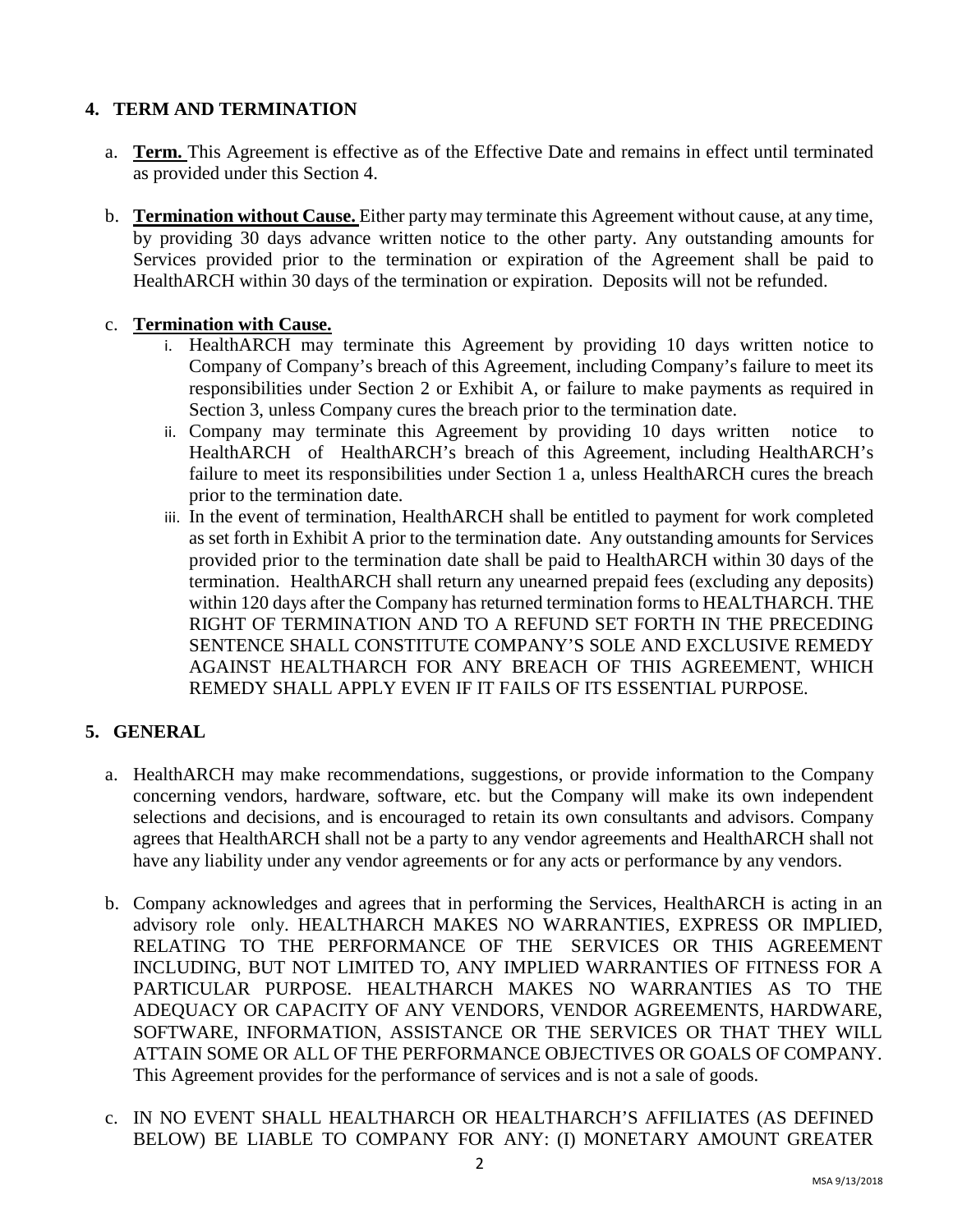THAN THE TOTAL AMOUNTS ACTUALLY PAID BY COMPANY TO HEALTHARCH PURSUANT TO THIS AGREEMENT; OR (II) LOSS OR INJURIES TO EARNINGS, REPUTATION, PROFITS OR GOODWILL, OR FOR ANY INCIDENTAL, SPECIAL, PUNITIVE, INDIRECT OR CONSEQUENTIAL DAMAGES OF ANY PERSONS OR ENTITY WHETHER ARISING IN CONTRACT, TORT, STRICT LIABILITY, PRODUCTS LIABILITY, OR OTHERWISE, EVEN IF HEALTHARCH HAS BEEN ADVISED OF THE POSSIBILITY OF SUCH DAMAGES.

The term "HealthARCH's Affiliates" shall mean The University of Central Florida Board of Trustees and the UCF College of Medicine and each of their employees, agents, contractors, representatives, successors and assigns.

- d. **Governing Law & Jurisdiction.** This Agreement is executed and entered into in the State of Florida and shall be construed, performed, and enforced in all respects in accordance with the laws, rules, and regulations of the State of Florida. Each party shall perform its obligations herein in accordance with the terms and conditions of this Agreement. Venue for legal actions which may arise out of this Agreement shall be in the state or federal courts located in Orange County, Florida.
- e. **Entire Agreement.** This Agreement (including SOWs) constitutes the entire agreement between the parties and supersedes all prior agreements and understandings between the parties, and any continuing services by the HealthARCH under prior agreements shall be subject to this Agreement. Any modification or waiver to this Agreement must be in writing and signed by both Parties.
- f. **Notice.** Any notice regarding this Agreement must be in writing and sent to the Parties by certified mail, return receipt requested, or by hand delivery with receipt, effective upon delivery, at the following addresses:

### **HEALTHARCH:** HealthARCH

Attn: Director 1101 N. Lake Destiny Rd Suite 300 Maitland, FL 32751

With a copy to:

University of Central Florida College of Medicine Attn: Jeanette C. Schreiber, JD, MSW Senior Associate Vice President for Health Affairs and Chief Legal Officer 6850 Lake Nona Boulevard Orlando, FL 32827

| Company Name: |  |  |
|---------------|--|--|
| Attn:         |  |  |
| Address:      |  |  |

g. **Assignment.** Either party may assign this Agreement in connection with the merger, consolidation or sale of all or substantially all of its assets, upon 20 days written notice to the other party, provided that the acquirer agrees to assume all responsibilities and obligations